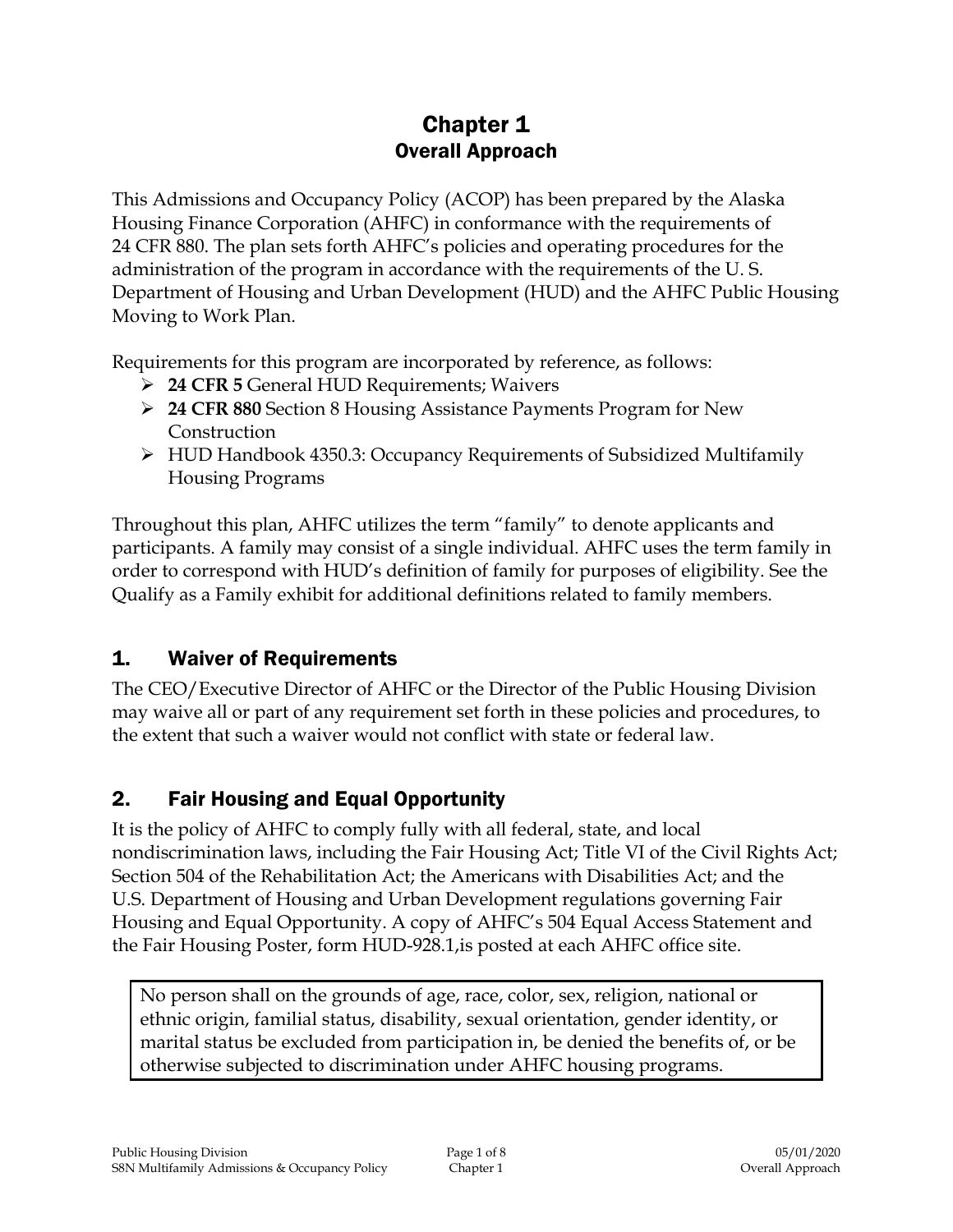To further its commitment to comply fully with applicable Civil Rights laws, AHFC will provide federal, state, or local information to applicants and tenants in the Section 8 New Multifamily program. The information will cover discriminatory practices and any recourse available to the family if they believe they are victims of illegal discrimination. Such information will be made available with the application. In addition, all applicable Fair Housing information and discrimination complaint forms are available at AHFC offices.

Notifications to tenants covering annual and interim reexaminations, inspections, appointments, or termination of assistance will include information about how to request a reasonable accommodation. In addition, all written information and advertisements will contain the appropriate Equal Opportunity language and logo.

AHFC provides a copy of the Housing Discrimination Complaint (form HUD-903) at any time upon request by the family. AHFC will assist the family in completing the form, if requested, and will provide them with the address of the nearest HUD Office of Fair Housing and Equal Opportunity.

Fair Housing and Equal Opportunity posters are posted at each AHFC office location. Information about fair housing and Section 504 reasonable accommodations are included in each application. AHFC will also post, in a conspicuous place within each of its offices, the following information:

- $\triangleright$  Information about access to this ACOP
- $\triangleright$  Income limits for admission
- **► Grievance Procedures**

### 2.A Reasonable Accommodation

Sometimes people with disabilities may need a reasonable accommodation in order to take full advantage of the AHFC housing programs and related services. When such accommodations are granted, they do not confer special treatment or advantage for the person with a disability; rather, they make the program fully accessible to him/her in a way that would otherwise not be possible due to their disability.

Because disabilities are not always apparent, AHFC will ensure that all applicants/ participants are aware of the opportunity to request reasonable accommodations. Guidelines are in the Reasonable Accommodations exhibit. Notifications to families covering regular and interim examinations, inspections, appointments, or termination of assistance will include information about how to request a reasonable accommodation. In addition, all written information and advertisements will contain the appropriate equal opportunity language and logo.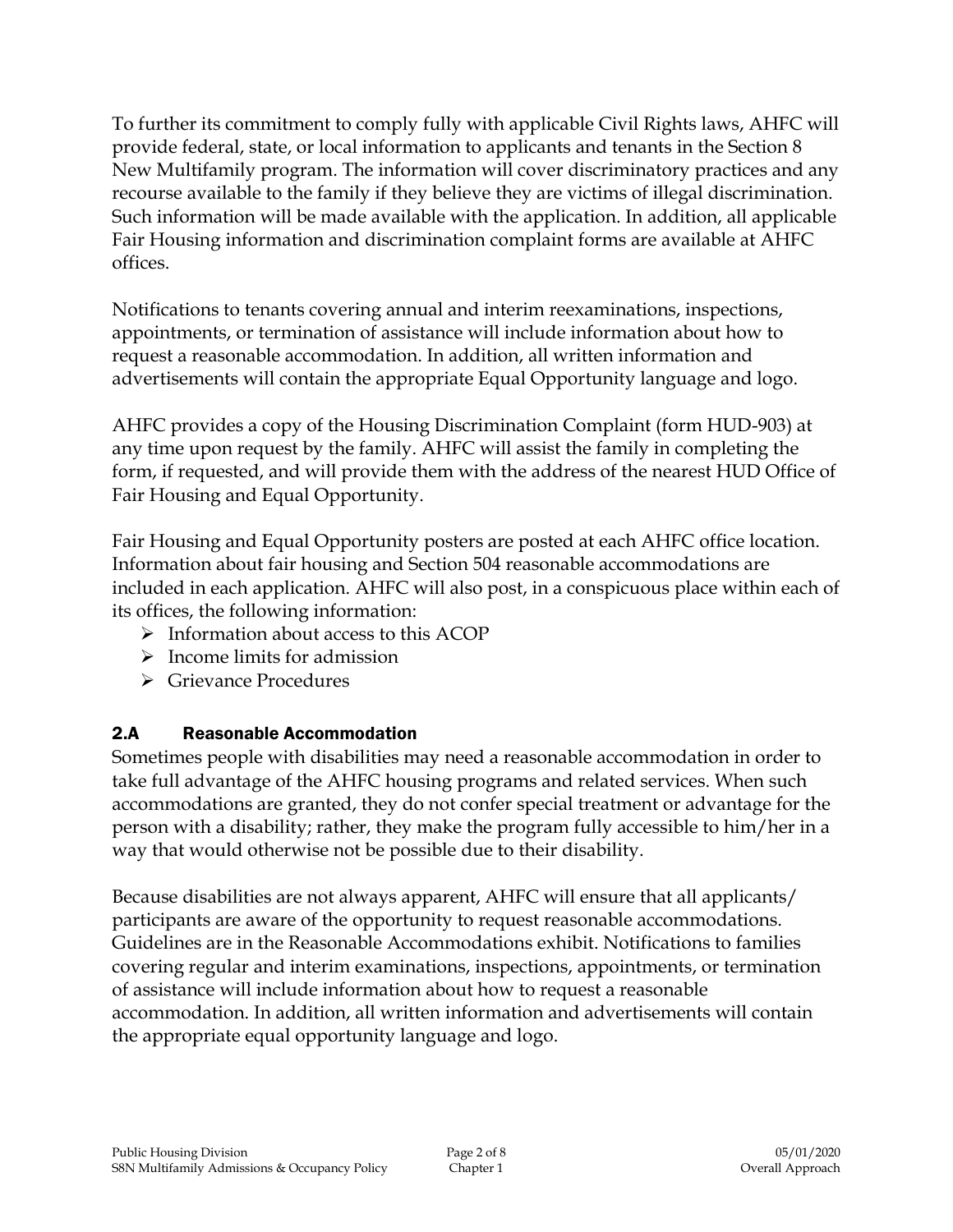### 2.B Marketing Plan

AHFC will make every reasonable effort to attract applicants who are representative of the total eligible populations to enable it to achieve tenant selection goals specified in HUD regulations and this policy. These efforts will include the following outreach activities: press releases to major daily newspapers, community service announcements on radio stations, and direct contact with social service agencies serving applicants least likely to apply. Outreach efforts take into consideration applicants with special needs, families who are least likely to apply, and other eligible families.

### 2.C Limited English Proficiency (LEP) Plan

AHFC is committed to ensuring that Limited English Proficient (LEP) individuals have meaningful access to multifamily housing assistance information and/or services regardless of their ability to communicate in English. LEP individuals are defined as individuals who do not speak English as a primary language or are limited in their ability to read, write, speak, or understand English.

AHFC will follow the procedures below to assist LEP applicants or participants:

- 1. AHFC will use the Census Bureau Language Identification Flashcard, whenever necessary, to identify the language spoken by the LEP customer. See Exhibit 1-2.
- 2. AHFC field staff will communicate with LEP customers by using, in descending order: in-house bilingual staff, adult family members, volunteer interpreters, telephonic interpretation services, or contract interpreters.
- 3. AHFC will honor a customer's request to use a bilingual case manager or social service worker as the interpreter, when the customer is accompanied to a housing assistance appointment by an interpreter.
- 4. AHFC will honor a customer's request to use an adult family member or adult friend as interpreter, if the customer is accompanied by the interpreter at an appointment.

## 2.D AHFC Facilities

Newly constructed non-housing facilities (24 CFR 8.21) shall be designed to be readily accessible to and usable by people with disabilities. Alterations to existing facilities shall be accessible to the maximum extent feasible.

For existing non-housing facilities, AHFC shall operate each program or activity receiving federal financial assistance so that the program or activity, when viewed in its entirety, is readily accessible to and usable by individuals with disabilities.

## 2.E Occupancy of Accessible Dwelling Units

AHFC advertises the availability of accessible units (24 CFR 8.27) by signage and postings in each area office. AHFC will maximize utilization of accessible units by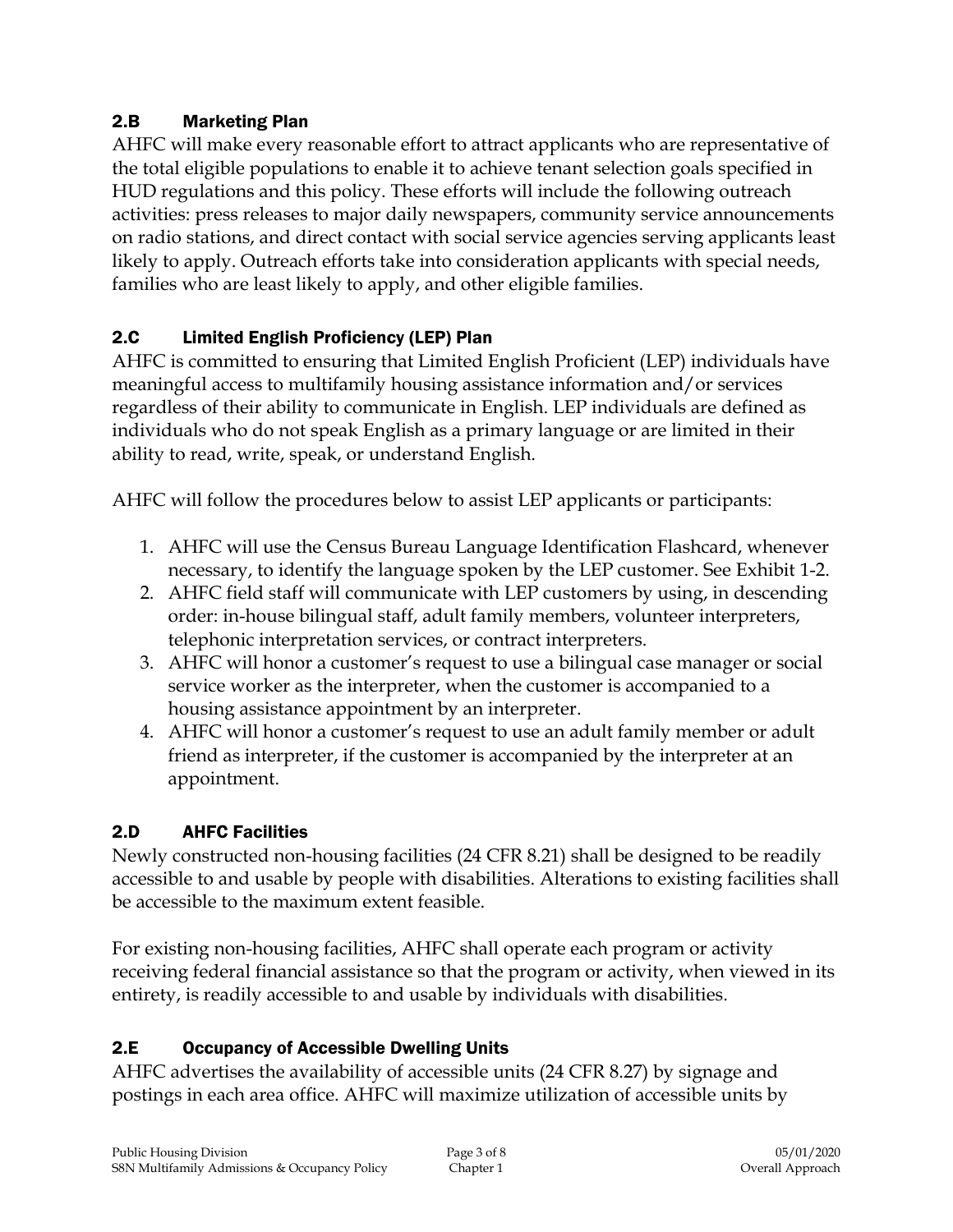eligible individuals whose disability requires the accessibility features of the particular unit. See the Transfer Policy exhibit.

## 2.F Section 504/24 CFR 8 – Major Provisions

### 2.F.1. New Construction

A minimum of five percent of the total units in a development or at least one unit (whichever is greater) is required for mobility-impaired persons. An additional minimum of two percent of the total units in a development or at least one unit (whichever is greater) is required for people with hearing or vision impairments.

## 2.F.2. Substantial Rehabilitation

If alterations are undertaken to a project that has 15 or more units and the cost of the alterations is 75 percent or more of the replacement cost of the completed facility, then the provisions of 24 CFR 8.22 (a) and (b) apply.

# 3. Public Housing Division Responsibilities

AHFC will comply with the consolidated Annual Contributions Contract (ACC), HUD regulations and Multifamily Housing Notices, and this ACOP. In administering the program, AHFC will:

- 1. Publish and disseminate information about the availability and nature of housing assistance under the program;
- 2. Explain the program to families;
- 3. Affirmatively further fair housing goals and comply with equal opportunity requirements;
- 4. Make efforts to help people with disabilities find satisfactory housing;
- 5. Screen all family members and deny assistance because of drug-related criminal activity, violent criminal activity, or alcohol abuse or a pattern of use or abuse that interferes with the health, safety, or right to peaceful enjoyment of the premises by other residents.
- 6. Receive applications from families, determine eligibility, maintain the waiting list, select applicants, offer housing to each selected family, and provide housing information to families selected;
- 7. Determine who can live in the assisted unit at admission and during the family's participation in the program;
- 8. Obtain and verify evidence of citizenship and eligible immigration status in accordance with 24 CFR part 5;
- 9. Establish an occupancy standard that determines the number of bedrooms needed for families of different size or composition. The occupancy standard must provide for the smallest number of bedrooms needed to house a family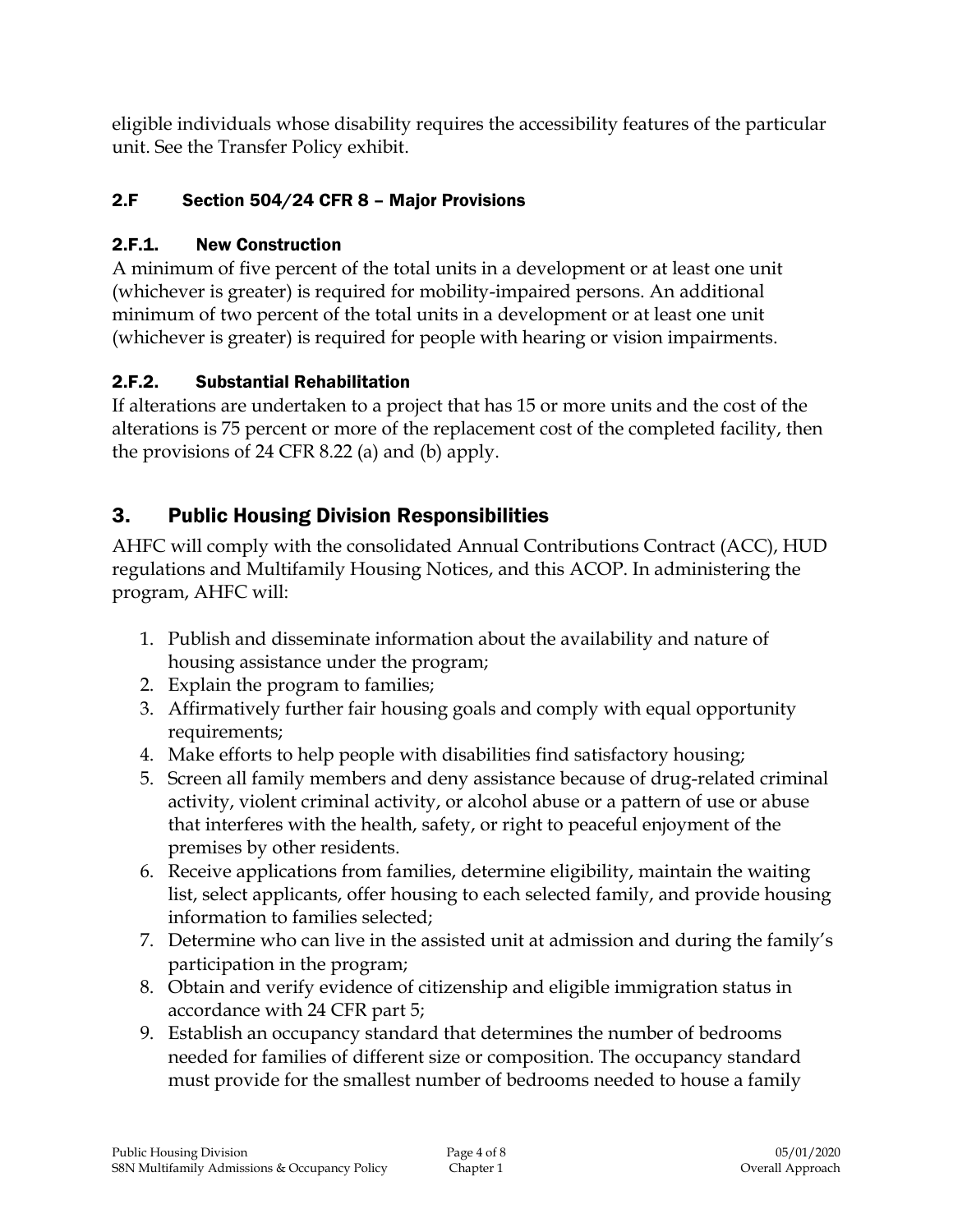without overcrowding and shall be applied consistently for all families of like size and composition.

- 10. Inspect the unit before the assisted occupancy begins and at least annually during the assisted tenancy;
- 11. Determine the amount of tenant rent and security deposit;
- 12. Examine family income, size, and composition at admission and at least annually during the family's participation;
- 13. Verify family income, relying first upon electronic up-front income verification techniques; secondly, third party written or oral verification; and, lastly, lesser forms of verification only when up-front or third party information is unavailable and documented.
- 14. Establish and adjust the utility allowance;
- 15. Establish and adjust the market rent for each unit;
- 16. Determine whether to terminate assistance to a tenant family for violation of the Residential Lease Agreement;
- 17. Provide grievance procedures and conduct informal reviews for certain decisions concerning applicants for participation in the program;
- 18. Discuss certain decisions with tenant families when requested;
- 19. Provide sound financial management of the program, including engaging an independent public accountant to conduct audits.

## 4. Jurisdiction

AHFC operates the Section 8 New Multifamily Housing program in the following locations:

| <b>Property address</b>   | <b>AHAP</b> Date |
|---------------------------|------------------|
| Chugach View, Anchorage   | 05/25/1977       |
| Golden Towers, Fairbanks  | 04/12/1977       |
| Ptarmigan Park, Anchorage | 09/12/1979       |
| Sunset View, Cordova      | 09/12/1979       |
| Glacier View, Seward      | 09/12/1979       |

## 5. Privacy Act and Confidentiality of Records

Families, applicants, or the public may request copies of documentation or policies from AHFC. See the Information Requests exhibit for types of information requests, releases of information, and documentation fees.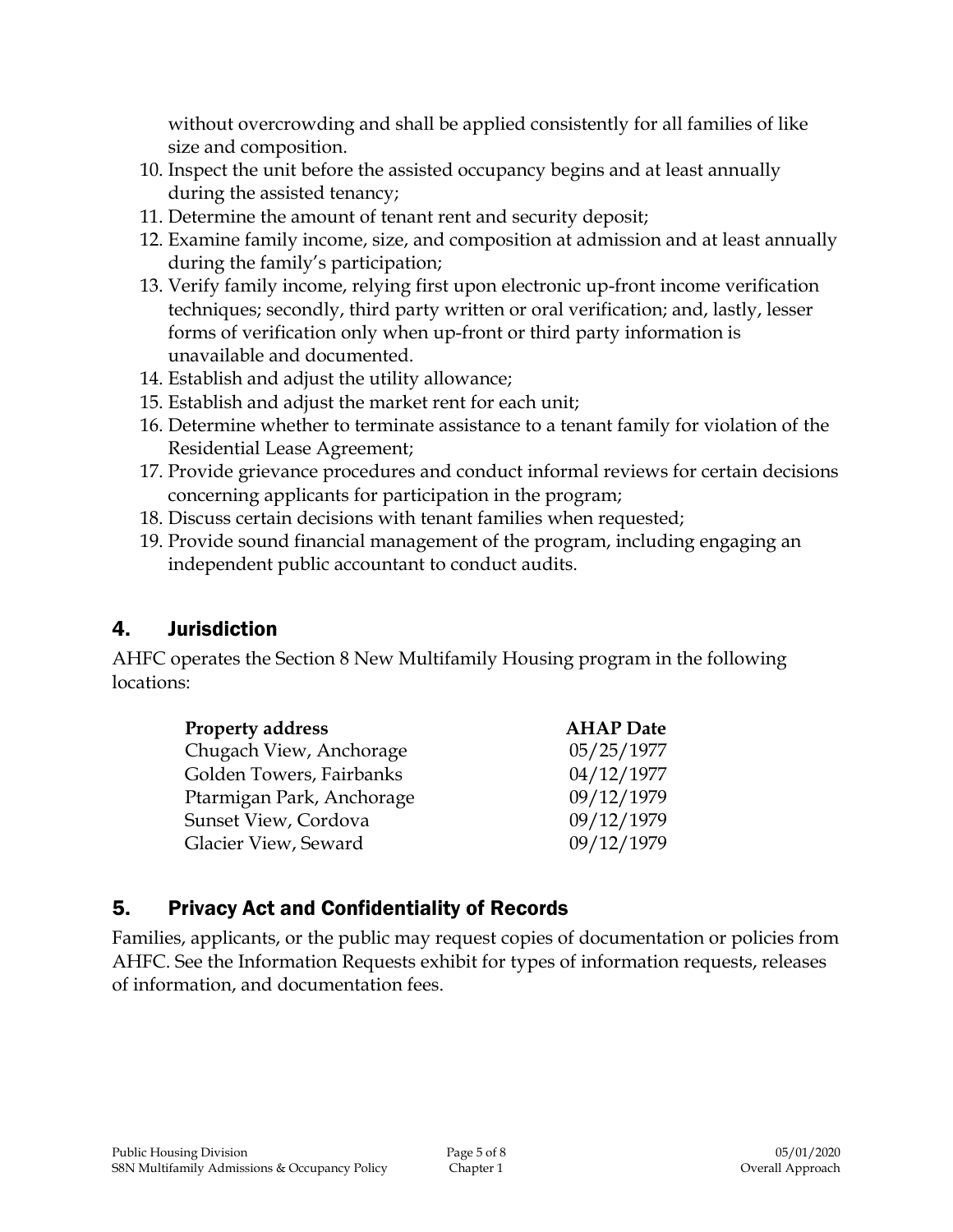## 6. Utility Allowance Schedules

#### HUD Regulation 24 CFR 880.610

In connection with annual and special adjustments of contract rents, the owner must submit an analysis of the project's Utility Allowances. Such data as changes in utility rates and other facts affecting utility consumption should be provided as part of this analysis to permit appropriate adjustments in the Utility Allowances. In addition, when approval of a utility rate change would result in a cumulative increase of 10 percent or more in the most recently approved Utility Allowances, the project owner must advise the contract administrator and request approval of new Utility Allowances. Whenever a Utility Allowance for a unit is adjusted, the owner will promptly notify affected families and make a corresponding adjustment of the tenant rent and the amount of the housing assistance payment for the unit.

#### AHFC Policy

At least annually, AHFC will obtain and analyze utility rate data for all utility providers in the local jurisdiction. AHFC will then determine whether a change of ten percent or more has occurred in the respective utility costs since the last revision of the Utility Allowance Schedule. If so, AHFC will make the appropriate adjustment to the Allowances for Tenant Furnished Utilities and Other Services (form HUD-52667). No adjustment will be made for any increase calculated to be less than \$1 per unit month.

### 7. Contract Rents

### HUD Regulation 24 CFR 880.609

(a) Automatic annual adjustment of Contract Rents. Upon request from the owner to the contract administrator, contract rents will be adjusted on the anniversary date of the contract in accordance with 24 CFR part 888. (b) Special additional adjustments. For all projects, special additional adjustments will be granted, to the extent determined necessary by HUD (for 24 CFR part 883 projects, by the Agency and HUD), to reflect increases in the actual and necessary expenses of owning and maintaining the assisted units which have resulted from substantial general increases in real property taxes, assessments, utility rates, and utilities not covered by regulated rates, and which are not adequately compensated for by annual adjustments under paragraph (a) of this section. The owner must submit to the contract administrator required supporting data, financial statements and certifications.

(c) Overall limitation. Any adjustments of contract rents for a unit after Contract execution or cost certification, where applicable, must not result in material differences between the rents charged for assisted units and comparable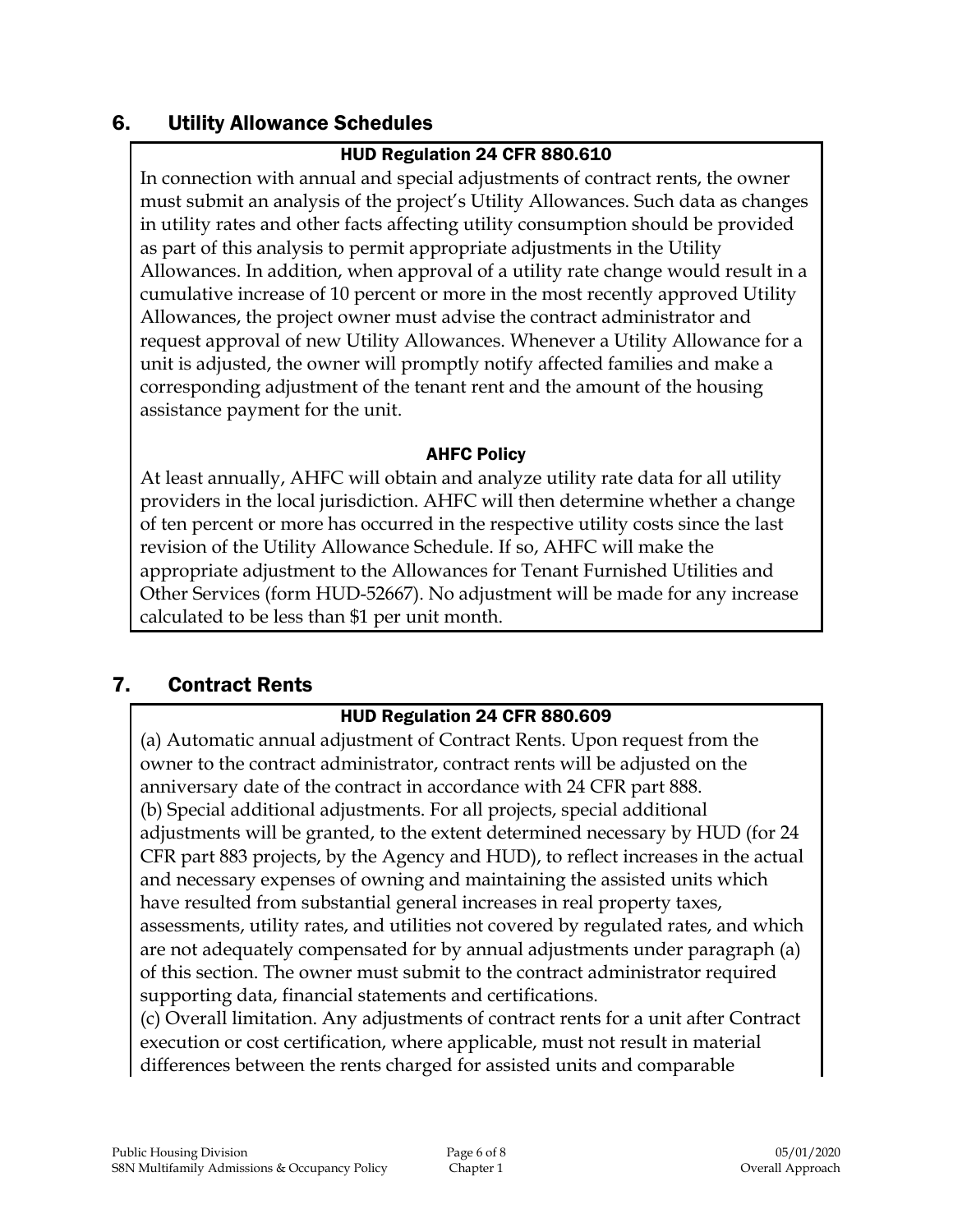unassisted units except to the extent that the differences existed with respect to the contract rents set at Contract execution or cost certification, where applicable.

#### HUD Regulation 24 CFR 888.203

Use of contract rent automatic annual adjustment factors.

(a) To compute an adjustment to a Contract Rent, find the schedule of Automatic Annual Adjustment Factors for the appropriate Census Region or Standard Metropolitan Statistical Area—

(1) If the Contract Rent includes all utilities, use the factor shown on the basic schedule for the rent bracket within which the particular Contract Rent falls and for the applicable size of unit (by number of bedrooms).

(2) If the Contract Rent does not include all utilities but does include the highest cost utility, use the appropriate factor shown on the basic schedule.

(3) If the Contract Rent does not include any utilities or includes some utilities but not the highest cost utility, use the Annual Adjustment Factor for Contract Rent (Excluding Utilities).

(b) The adjusted monthly amount of the Contract Rent of a dwelling unit shall be determined by multiplying the Contract Rent in effect on the anniversary date of the contract by the applicable Automatic Annual Adjustment Factor (see paragraph (a) of this section) and rounding the result as follows:

(1) If the result contains a fractional dollar amount ranging from \$0.01 to \$0.49, round to the next lower whole dollar amount;

(2) If the result contains a fractional dollar amount ranging from \$0.50 to \$0.99, round to the next higher whole dollar amount.

### HUD Regulation 24 CFR 888.204

Revision to the automatic annual adjustment factors.

If the application of the Annual Adjustment Factors results in rents that are substantially lower than rents charged for comparable units not receiving assistance under the U.S. Housing Act of 1937, in the area for which the factor was published or a portion thereof, and it is shown to HUD that the costs of operating comparable rental housing have increased at a substantially greater rate than the Adjustment Factors, the HUD Field Office will consider establishing separate or revised Automatic Annual Adjustment Factors for that particular area. Any request for revision of the factors must be accompanied by an identification of the area, its boundaries and evidence that the area constitutes the largest contiguous area in which substantially the same rent levels prevail. The HUD Field Office will publish appropriate notice of the establishment of any such revised Automatic Annual Adjustment Factors. These factors will remain in effect until superseded by the subsequent publication of Automatic Annual Adjustment Factors pursuant to §888.202.